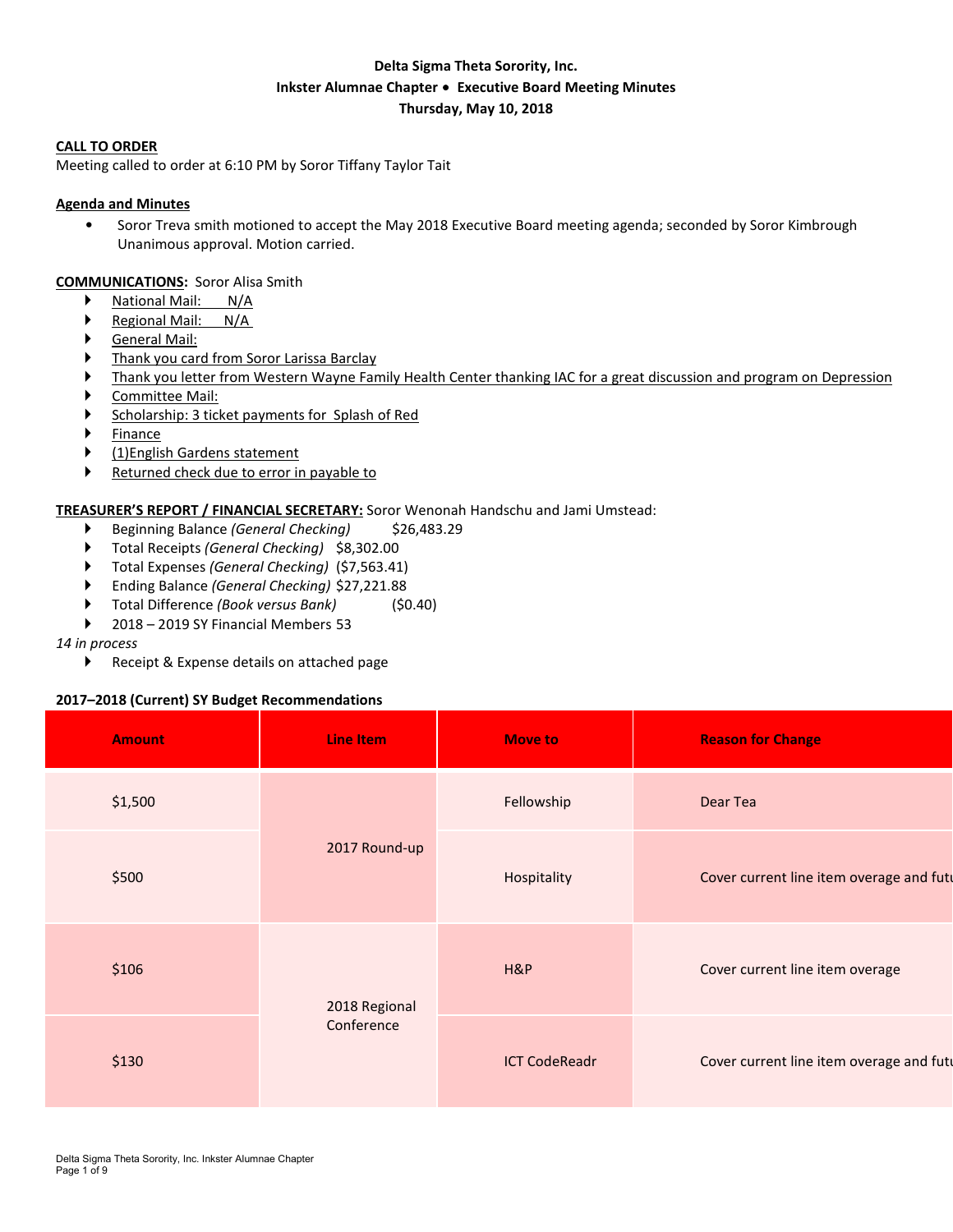| \$100                                 |        | <b>ICT Phone/Text</b> | Cover current line item overage and futu |
|---------------------------------------|--------|-----------------------|------------------------------------------|
| \$300                                 |        | Ads / Publicity       | Cover current line item overage and futu |
| Program Planning /<br>Red White & Que | \$1000 | H&P                   | Complete chapter branding purchases      |

#### **2018 – 2019 SY Proposed Budget**

- Proposed operating budget can only be amount collected from dues
- Proposed budget must be balanced
- $\triangleright$  Cover basic operating expenses
- Amounts based on requests, previous 2 years spend and immediate committee needs
- Quarterly review with appropriate recommendations to meet chapter needs
- Event budgets are required within 30 days of event completion

### **Motion: Budget Proposed Adjusted Recommendation- Moved by Soror Handschu and Second by Soror McConnell. Unanimously approved and motion carried.**

### **ADMINISTRATION**: Soror Tiffany Taylor Tait

### **Updates**

#### **Updates**

- ▶ Thank You, SORORS!
- Sunday 4/15-Thursday 4/19 IAC Scholarship Interviews
- Saturday 4/21 Clean IAC Highway Community Service
- Saturday 4/21 Teen Summit 10 a.m.-2p.m. WCCCD Western Campus, Belleville, MI
- Delta GEMS 2018-2019 Application Due
- Saturday 4/28 PPD Committee Planning Meeting, Simmons Center, 8:30am
- Tuesday 5/1 Women and Depression Community Event 5:30 7:30 PM, The Inkster Center 2700 Hamlin Blvd. Inkster, MI 48141
- Wednesday 5/2 Voter registration Canton High School, 8415 N. Canton Center Rd, Canton 10am-12pm
- Saturday 5/5 Delta Academy End of Year Event/ Painting with a Twist
- Chapter Planning and Participation in our IAC Events/ Must Include a Budget
- Scholarship Donations Now Accepted Online! www.inksterdeltas.org click on the *Scholarships* then *Donations* tabs
- Flyer and Social Media Publications; 5W's, Official Chapter Logo, E.N.G.A.G.E.M.E.N.T. in Western Wayne County since 1959, Chair, Co-Chair, and the Chapter President Names'
- All Committee T shirt sales must be approved
- Review and approve in advance all chapter publications and committee communications and commitments then forwarded to the 1st VP
- Monthly Chapter Meeting Location: Simmons Center Sisterhood Hour 10 a.m.
- Continue to share any interested community partners, funding ideas, and in kind resources/service ideas
- Committee Conference Calls send notification through 0ffice 365 to inform all members to encourage participation
- Login Office 365 account ict@inksterdeltas.org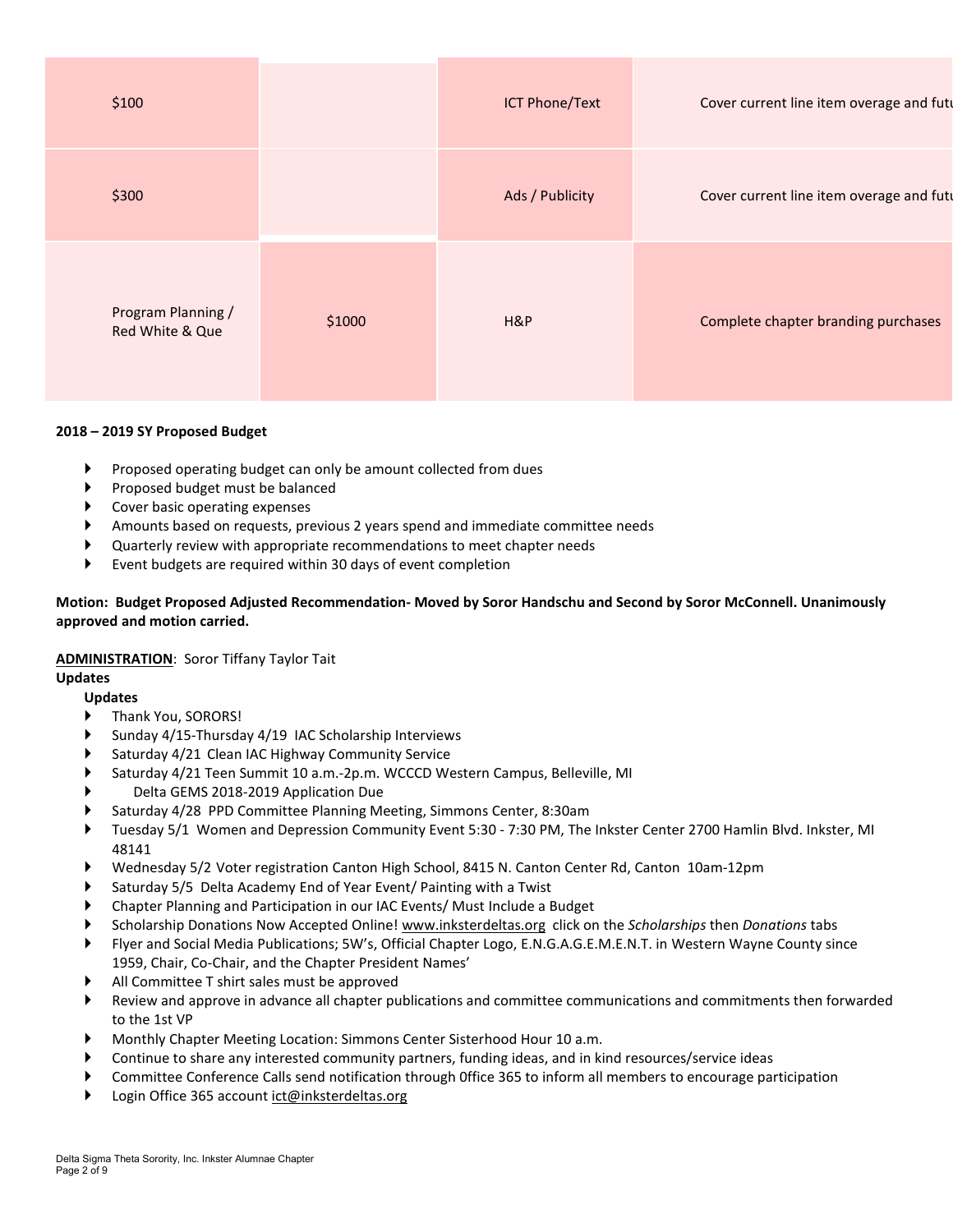### **National**

- Delta Sigma Theta Sorority, Inc. The 2019 Honorary Membership Recommendation Form with the required attachments must be submitted to the Special Committee (Honorary Member Selection) via email at NHMSC@deltasigmatheta.orgby June 15, 2018. (email sent 4/27)
- Delta Sigma Theta Sorority, Inc., in collaboration with the National Pan-Hellenic Council (NPHC) and the NAACP has issued a Voter Takeover call to action. Guidelines for voter registration, education and mobilization activities are available by

## clicking the link to the Voter Takeover movement flyer. (email sent 4/30)

### **Regional**

- 48<sup>th</sup> Regional Convention Cincinnati, Ohio August 16<sup>th</sup> -19<sup>th</sup>, 2018.
- Candidate Profiles for all seven regional slates are now available on the Corporate Website www.deltasigmatheta.org in the "Members Only" section after clicking the "Member Portal" tab. Select the Members Main Area: Main link, then Campaign Center-View Candidate Profiles, to access the documents.
- Regional Conference 2018 IAC registrants, IAC attendants, awards recognition

### **UPCOMING EVENTS**

- WE NEED IAC VOUNTEERS FOR the EXPUNGEMENT FAIR
- UPCOMING EVENTS
- MAY WEEK 14<sup>th</sup>- 20<sup>th</sup> 2018 Is HERE!!!!!!
- Monday, May 14th Splash of Red Party for Scholarships Ford's Garage Restaurant 21367 Michigan Ave. Dearborn, MI 48124 4-9 pm Ticket Price:\$30 adults Wear a Splash of Red and you could win a prize This event is open to public
- Thursday, May 17th Delta DEARS Tea "Roses are Red" Rose's Restaurant and Lounge 201 N. Canton Center Rd Canton, MI 48187 12 noon-3 pm This event is closed to the public
- Friday, May 18th Hustle for Heart Health with Steve "Silk" Sturkey Henry Ford College Welcome Center Community Room 5101 Evergreen Rd. Dearborn, MI 48128 7-9 pm Cost: \$10 adults Snacks available for purchase This event is open to public
- Saturday, May 19th Expungement Fair American International Academy School, Inkster Campus 27100 Avondale St, Inkster 48148 10 am-2 pm This event is open to public
- Sunday, May 20th Ecumenical Service New Hope Church 33640 Michigan Ave Wayne, MI 48184 Service starts 10:45 am (Sorors arrive at 10:15am) Sorors wear Red

### **PROGRAM PLANNING:** Soror Kennetha Mentor

### **PAST EVENTS**

 Thank you to all the committee chairs who attended the annual PPD Meeting on Saturday, April 28. Thank you to all the committee chairs who have submitted their 2018-2019 committee calendars. I am still collecting committee calendars for 2018-2019. Dates are filling up fast. Please submit your calendars no later than Thursday, May 17, 2018.

## **UPCOMING EVENTS**

- Local Chapter Awards submissions are now available for: **Committee of the Year, Soror of the Year, and Delta Dear of the Year.** Please complete submission forms and return to 1<sup>st</sup> VP by May 26, 2018.
- Committee chairs-now is the time to complete your Award submissions for the 2018 Regional Conference. Award submissions are due May 31, 2018. The following categories include:
	- *Alumnae Chapter of the Year*
	- *Alumnae Soror of the Year*
	- *Delta Dear of the Year*
	- *Economic Development*
	- *Educational Development*
	- *International Awareness & Involvement*
	- *Physical & Mental Health*
	- *Political Awareness & Involvement*
- Committee chairs please make sure you complete the Demographics Form within 2 weeks of your events and submit to 1stvp@inksterdeltas.org.

### **MEMBERSHIP:** Soror Juanita Bell

Upcoming events: Thursday May 17, 2018 Delta Dear Tea – Roses are Red Rose's Restaurant and Lounge 201 N. Canton Center Road Canton, MI 48187 Noon – 3:00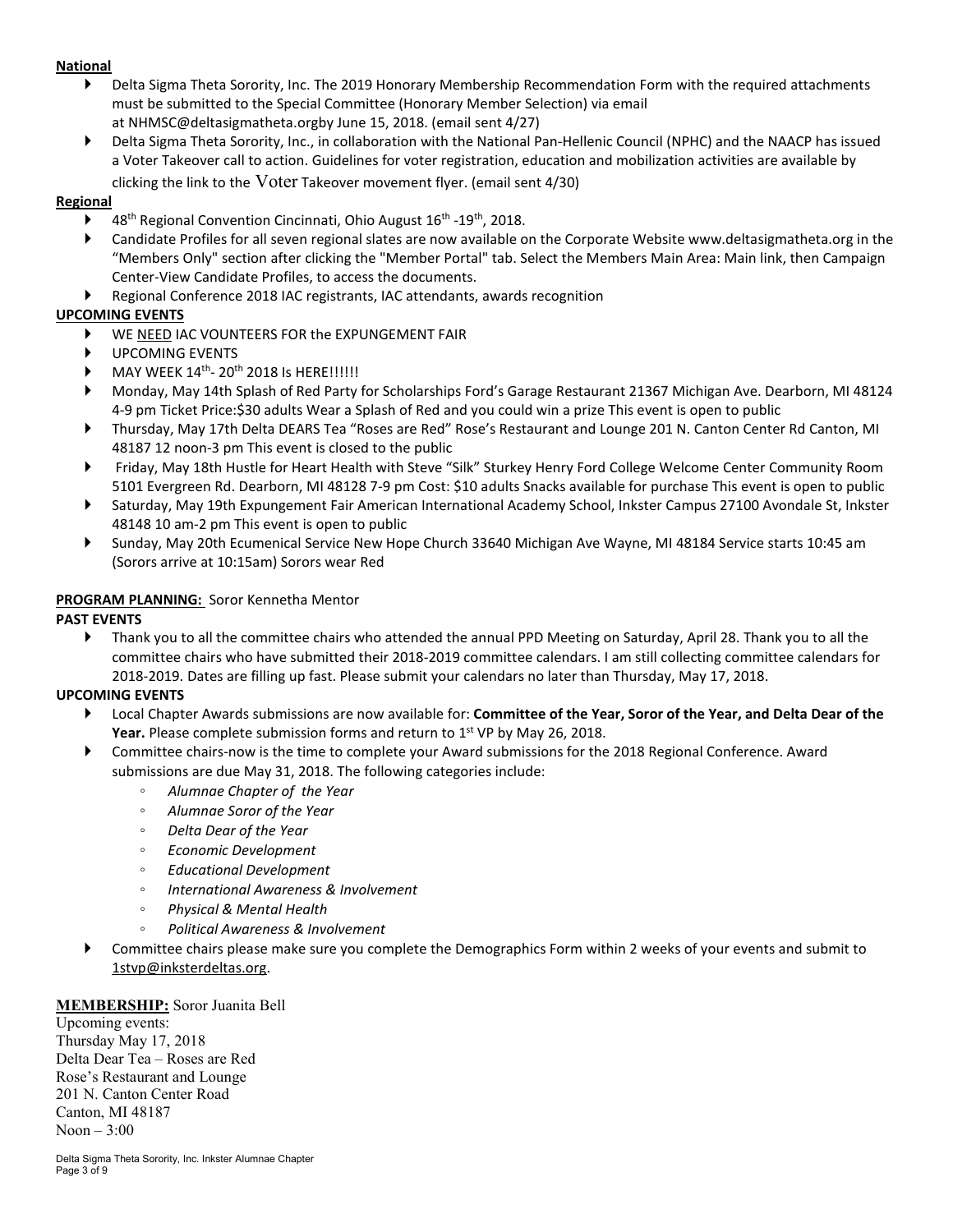Dears wear Red / Hostesses wear white and should arrive by 11 to set up June 21, 2018 (Date Change)

"Putt Putt your Mids Up"

Armstrong's Funland 8787 Belleville Rd

Belleville, MI 48111

6:30 – 9:00

Date changed due to the car shows they have each Friday. The new proposed date is Thursday June 21<sup>st</sup> at 6.30 pm

Cost is tentatively \$8.00 per person (Includes Golf, Hot Dog, Fries and Ice Cream Cone.)

Discussing with Soror Armstrong the possibility of including the Walking Taco as a second option instead of the hot dog. Once this is finalized I will get a flyer out to Sorors.

Payments will be accepted upon arrival however and online sign up from will be placed on the IAC website so we can get a tentative head count for food purposes.

This is a Soror, Family and Friend event

## **Action Item:**

- ▶ The Reclamation Project
- "Calling all Deltas to the floor!! We got some here, and we need some more!"
- The Reclamation Project is a subcommittee of the National Membership Services Committee. Over the next two years, they will be working to create innovative and sustainable initiatives with individual Sorors, through chapter, regional, and national initiatives to achieve our reclamation goal. Our immediate goal is to reclaim 4,000 members by June 30, 2018, and we need your help to be successful!
- During the events we have coming up especially during May Week we can invite Sorors and use the #Reclaim4k hashtag on our social media posts.
- The Mighty Midwest, Each One Reach one initiatives also include a monthly Call-A-Thon during the 4th week of each month where either the Membership committee, chapter or designated Sorors commit to spend 1 hour contacting inactive Sorors inviting them back into the sisterhood.
- Please let me know if you are interested in participating this month. We can do it from our homes during an available hour of your time on Wednesday April 25th. I would just need you to send me the number of Sorors you were able to reach out to during that time. For those who participate, please feel free to utilize the attached script as a talking point during your calls if you need it.

Call to Conference:

- We have a sign-up sheet that questions if you are going to the Midwest Regional Conference and if so, how are you getting there? Please make sure to let us know your mode of transportation.
- Midwest Regional Conference Community Service:
- The Cincinnati chapters would like to help the Cincinnati Union Bethel, the longest-running social service agency in the Midwest and in Cincinnati by collecting personal care items for women victims of human trafficking and sexual exploitation.
- Items include the following:
	- Full-sized personal care items
	- New undergarments
	- Cleaning supplies
	- Socks
	- Sheets
	- Gift cards to stores like Walmart, Target, Kroger, Family Dollar etc.
- $\blacktriangleright$  We will collect items at all E-board and chapter meetings through the end of the Sorority year and will take our chapter donations to the conference.

# **CHAPTER ACKNOWLEDGEMENTS**

- **Care and Concern:**
- Thank you to all the Sorors for attending and participating in the Omega Omega ceremony for Charter member Thelma McCollum. The service was beautiful. Please keep her husband William McCollum and their daughters, Sorors Denise, Jana and Lorna in your thoughts and prayers.
- **May Hostesses**: Theola Jones, Carolyn Kimbrough, Vivian Kirkland, Phyllis Martin, Kym Maynor-Legreair, Ayanna McConnell, Vernice McGough

## **BIRTHDAYS**

| May 4th             |
|---------------------|
| May 6th             |
| May 8 <sup>th</sup> |
| May $12th$          |
|                     |

Delta Sigma Theta Sorority, Inc. Inkster Alumnae Chapter Page 4 of 9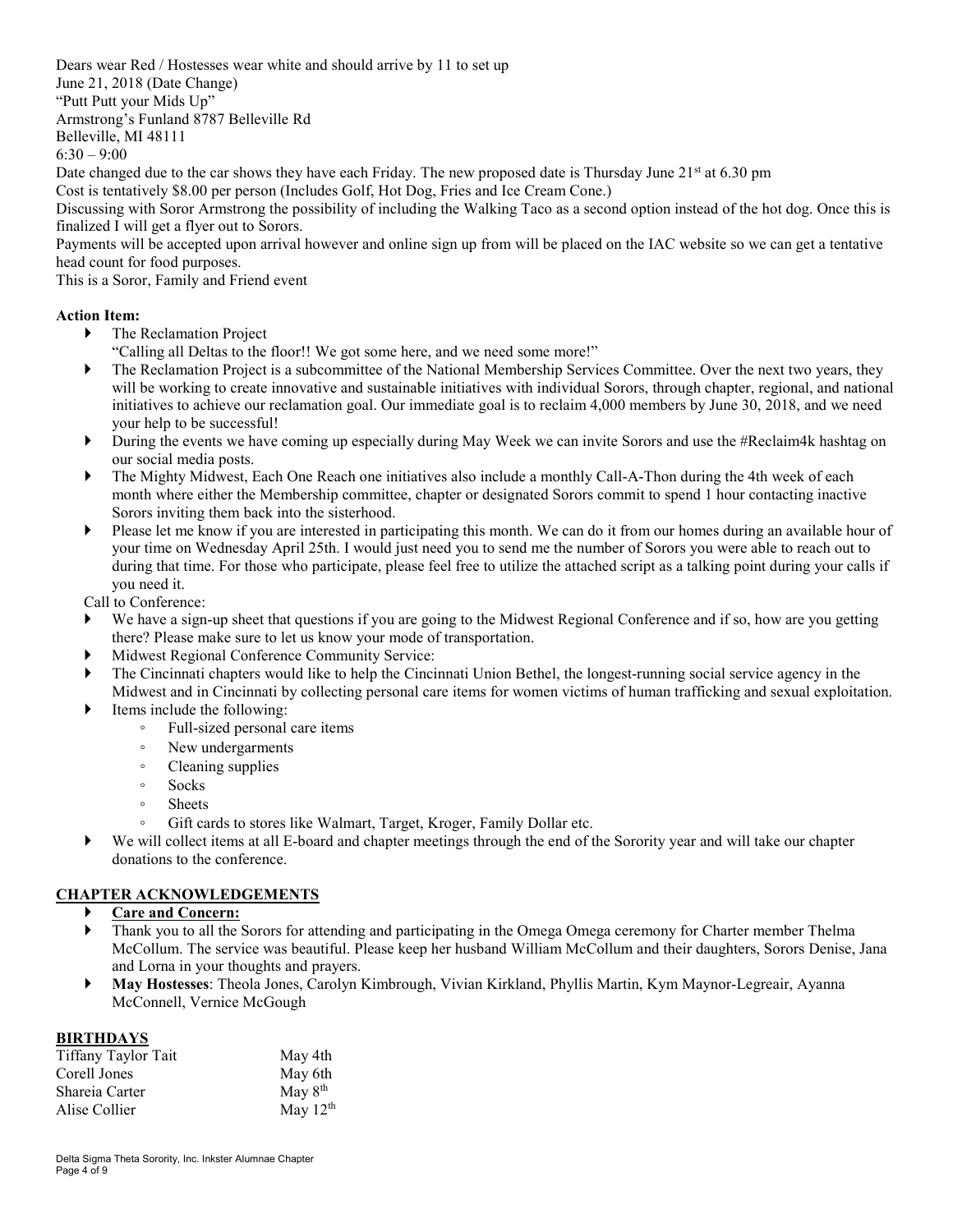### **ANNIVERSARIES**

| Mary Fowler        | May $5th$ |
|--------------------|-----------|
| Vivian Flounory    | May 11th  |
| Elizabeth Gilreath | May 11th  |
| Carole Watson      | May 18th  |

**DELTA ACADEMY:** Soror Shareia Carter

PAST EVENTS

 Saturday, May 5, 2018, we held our year-end celebration at Lincoln Park Skating from 12-2:30pm. Location: 1419 Southfield Rd., Lincoln Park, MI 48146. See photos.

UPCOMING EVENTS

Applications for the 2018-2019 are now available. The due date is June 14, 2018. Continue to share via social media.

## **DELTA GEMS:** Soror Danita Tucker

### **Upcoming Events**

- The GEMS had their end of the year event on Sunday, May 6th at Painting with a Twist in Dearborn. We had a very nice turn out, 14 GEMS and 6 advisors. Wonderful time, we all truly enjoyed it. Our picture was Black Girl Magic, which represents all of our GEMS. Each of their paintings was a reflection of who they are.
- We held interviews for seven perspective GEMS on Thursday, May 3rd. They will all be inducted on Sunday, June 3rd at 4:00pm at the Simmons Center.

### **SCHOLARSHIP & FUNDRAISING: Soror Ayanna McConnell**

- Current Scholarship Liabilities
- 2016 Kathryn Adams Award (\$1000, 4 year renewable) Vorice Patterson, U-M Flint
- 2017 Kathryn Adams Award (\$1000, 4 year renewable) Jayla Jenkins, Embry Riddle University
- 2018 Scholarship Selection Recommendations
- Kathryn Adams, \$1,000 award (renewable)
- Ebony Daniels of Inkster, MI
- 3.5 GPA at River Rouge High School
- Kathryn Adams, \$1,000 award
- Joshua Jackson-Henley of Belleville, MI
- GPA at Belleville, High
- Delta Scholarship, \$750
- Mariah Tucker
- Delta Scholarship, \$750
- Chantal LeDoux of Canton, MI
- GPA at Plymouth High School
- Delta Scholarship, \$750
- Rani El-Amin of Plymouth, MI
- Canton High School
- Delta Scholarship, \$750
- Current Scholarship Liabilities
- 2016 Kathryn Adams Award (\$1000, 4 year renewable) Vorice Patterson, U-M Flint
- 2017 Kathryn Adams Award (\$1000, 4 year renewable) Jayla Jenkins, Embry Riddle University
- 2018 Scholarship Selection Recommendations
- Kathryn Adams, \$1,000 award (renewable)
- Ebony Daniels of Inkster, MI
- 3.5 GPA at River Rouge High School
- Kathryn Adams, \$1,000 award
- Joshua Jackson-Henley of Belleville, MI
- GPA at Belleville, High
- Delta Scholarship, \$750
- Mariah Tucker
- Delta Scholarship, \$750
- Chantal LeDoux of Canton, MI
- GPA at Plymouth High School
- Delta Scholarship, \$750
- Rani El-Amin of Plymouth, MI
- Canton High School
- Delta Scholarship, \$750

Delta Sigma Theta Sorority, Inc. Inkster Alumnae Chapter Page 5 of 9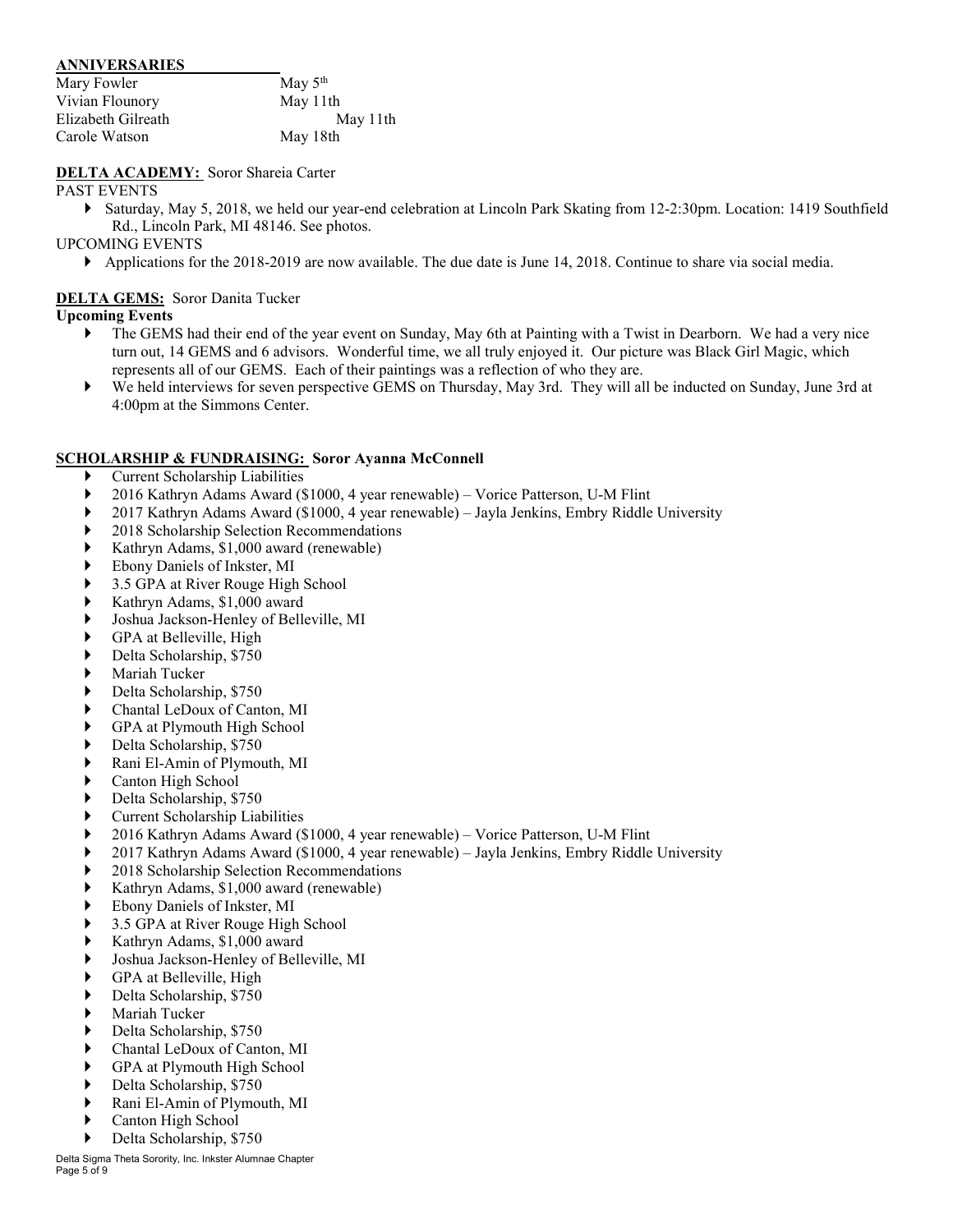# **Motion: Amend Delta Gems Scholarship policy to allow Scholarship award to active Delta Gems. Moved by Soror McConnell and second by Soror Carter. Unanimously approved and motion carried.**

## **Policy & Procedure - Soror Carolyn Kimbrough**

 $\blacktriangleright$  New updates

### **Audit – Soror Tamara Hunter**

- Summary Audit Report
- The Internal Audit Committee completed a review of the financial records of Inkster Alumnae Chapter of Delta Sigma Theta Sorority, Incorporated for the period January 1, 2018 to March 31, 2018. The review included a 25% validation of disbursements, receipts, deposits, and 100% of membership dues collected during the period.
- A summary of the findings is listed below.
- No material loss of the financial assets exists. The Financial committee is in the process of making the Q1  $\&$  Q2 recommended changes that are required to be completed by the end of the sorority year.
- ▶ The Q3 findings are as follows:
	- The process surrounding receipts and deposits needs to be reviewed to confirm what the practices should be.
	- Budget numbers should be reviewed to ensure that they agree with meeting minutes and that no over spends occur.
	- A motion was made during the January meeting to move forward with properly setting up the chapter's PayPal account. The audit was performed with the assumption that the chapter will adhere to all of the setup and operating guidelines as per the documents currently in existence used by National Headquarters (Finance Manual, Internal Audit Guidelines, & Delta Internet Guidelines).
	- The Financial committee is in the process of updating the chapter's Internal Policies & Procedures to capture any necessary financial processes.
	- All numbers have been reconciled and balances as of March 31, 2018 are accurately reflected in the financials. A copy of the Detailed Audit Report has been provided for the chapter's records.
	- After review by the Chapter Internal Audit Committee, it has been determined that the chapter has satisfactory financial internal controls but the review does not support the utilization of these controls.
	- The audit was completed on April 8, 2018 and will be uploaded to the Red Zone by the Internal Audit Chair on when it becomes available for Q3 data entry.
- PAYPAL, MERCHANT, & ONLINE BANKING (Audited by Soror Ingrid Wilson-Johnson & Soror Latanya Beanum)
- The Financial Committee is in the process of updating the IPP.
- Procedures for setting up PayPal
- Procedures for handling PayPal
- Procedures for handling online banking
- Page 44-47 of the Fiscal Officers Manual references PayPal setup and handling/operating
- BANK RECONCILIATIONS (Audited by Soror Vivian Kirkland & Soror Danita Tucker)
- ◦
- The chapter has an approved check registry
	- Page 31 of the Fiscal Officers Manual references check registry's
	- Page 33 of the Fiscal Officers Manual references bank reconciliations
- MEMBER DUES AND VALIDATION (Audited by Soror Rolanda Davis & Soror Teanisha Eli)
- Overall member status is accurate. National dues were submitted within thirty days of receipt in most cases. Of the 51 dues payments audited, the following findings were noted:
- Incorrect check number for Vivian Flounory
- Amount of check does not match the check number deposited for Mary Fowler
- Check numbers are logged differently for Dosye Thompson
- $\degree$  Time to transmit dues was too long at 65 days for D'Angela Pitts  $\epsilon$  Soror chose to have her check held to pay dues for the following year. This was noted on the Dues form.
- Need to document that one check is paying for multiple dues for Linda Sims
- Dues payments are required all at once and was not the case with Alisa Smith
- Check was not given a sufficient amount of time to clear (5 business days) for the following:
	- Elizabeth Gilreath
	- Carol Kimbrough
	- Kim Maynor-Legreair
	- Tyara Montgomery
	- Peggye Rankin

Delta Sigma Theta Sorority, Inc. Inkster Alumnae Chapter Page 6 of 9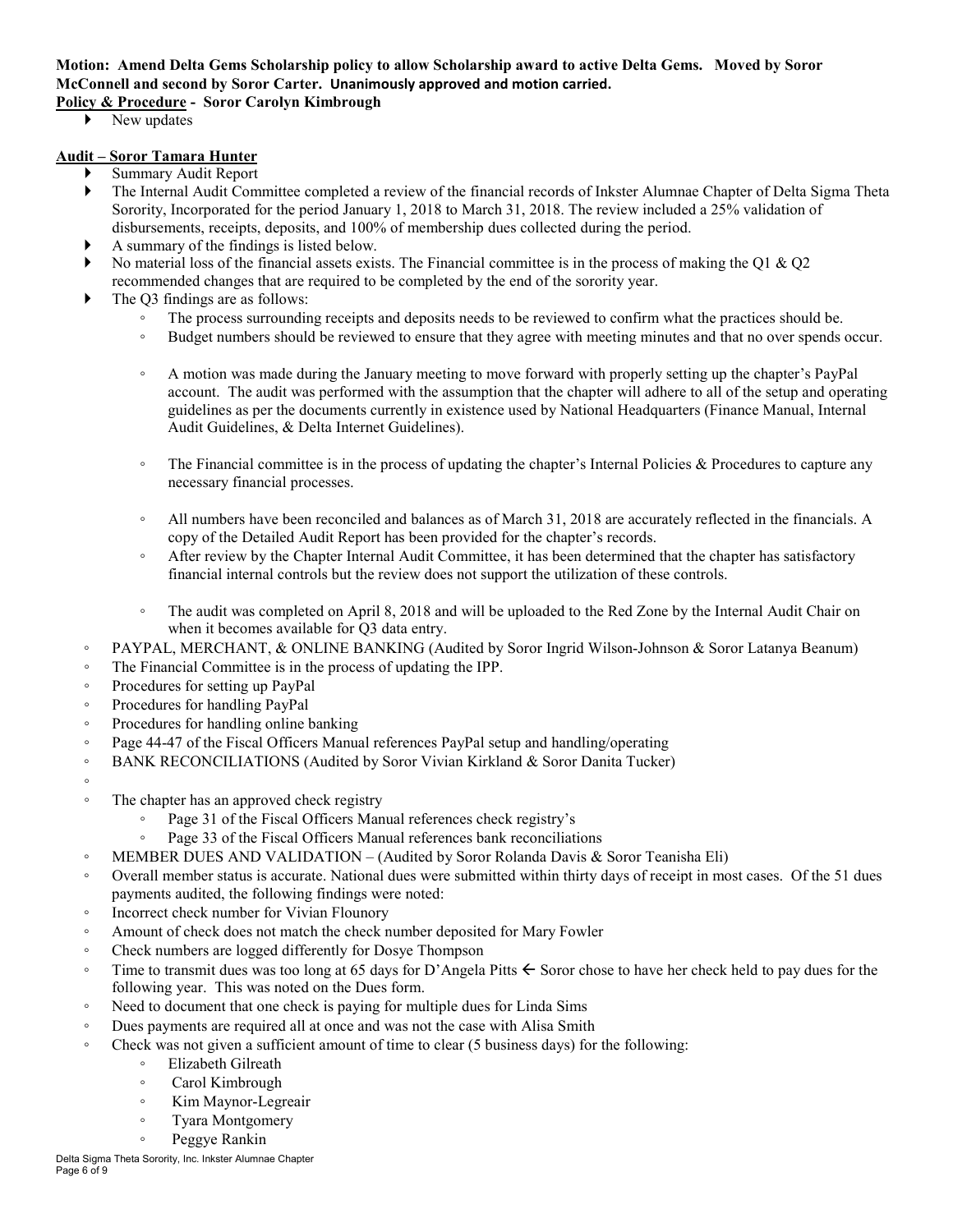- Carol Watson
- Frances Webb
- Sharon Williams
- Pending dues where payment submitted to National Headquarters could not be verified:
	- Corell Jones
	- Eunice Willis
	- Felecia Shumate
	- Earnestine Wilson
	- Traci Tounsel
	- Faith Ivey
- GENERAL COMMENTS AND FINDINGS
- Dues exceptions have been noted in detail in the Dues section of the report.
- Opportunities with the receipt process are noted in the Receipts section of the report.
- There are opportunities to better document the budget numbers as they tie to individual line items as well as to the chapter meeting minutes.
- Detailed Findings and Recommendations
- FINANCIAL REPORTS Budget (Audited by Soror Rolanda Davis & Soror Teanisha Eli)
- There exists an approved budget.
- The budget numbers do not agree with the chapter meeting mins.
- The budget was exceeded during this quarter.
	- Page 29 of the Fiscal Officers Manual can be referenced for the procedure to handle
- The committee auditors were unable to validate that the quarter beginning expenses match the prior months ending balance.
- Housing and Properties expenses are not in line with what is listed in the budget.
- ◦ DISBURSEMENTS – (Audited by Soror Ingrid Wilson-Johnson & Soror Latanya Beanum)
- The Financial committee is working on updating the chapter IPP to include the following:
	- Issuance of non-check disbursements (i.e. Transfer of dues to HQ).
	- Handling cash advances.
	- Disbursing honorariums.
	- Handling disbursements made under extenuating or emergency circumstances.
	- Storing of voided checks.
	- Document when a receipt is required.
- The auditors request that an event budget be submitted along with a voucher to illustrate how budget items are spent.
- 10 samples were reviewed and produced no issues.
- RECEIPTS (Audited by Soror Vivian Kirkland & Soror Danita Tucker)
- The following discrepancies were noted:
- Check registry does not include the scholarship account for January.
- Check registry vs. bank statement discrepancy for a deposit of \$220 where the dates were different: 2/6 vs. 2/7.
- Questioning of the policy behind providing receipts; IPP are in the process of being updated by the Financial Committee.
	- There are no internal procedures for handling receipts; Dues paid by checks? Itemized cash deposits?
	- Page 27 of the Fiscal Officers Manual refers to when receipts should be created
- IPP are in the process of being updated by the Financial Committee.
	- Handling receipts from merchant accounts or secure online payment systems such as PayPal.
- 12 samples were reviewed:
	- Source of receipt consistently not reflected on the Treasurer's report
	- Amount of receipt consistently not reflected on the Treasurer's report
	- Individual numbered receipts consistently not issued for all funds on deposit slip
	- Details on deposit slips consistently do not match the details in the Financial Secretary's book
- ◦ RECOMMENDATIONS
- For all comments addressing a lack of policies and procedures, it is recommended to follow the national guidelines. Page 4 of the Fiscal Officers Manual references Chapter Fiscal Policies and Procedures.
- There are no internal procedures for handling honorariums, but IAC does not currently give those per the audit team. However, if something changes in the future it would be in the chapter's interest to update the policies and procedures to address such cases.
- For budgeted events, chairs should do a final reconciliation report out of what they spent to show the tie back to the budget.

## **COMMUNITY SERVICE:** Soror Treva Smith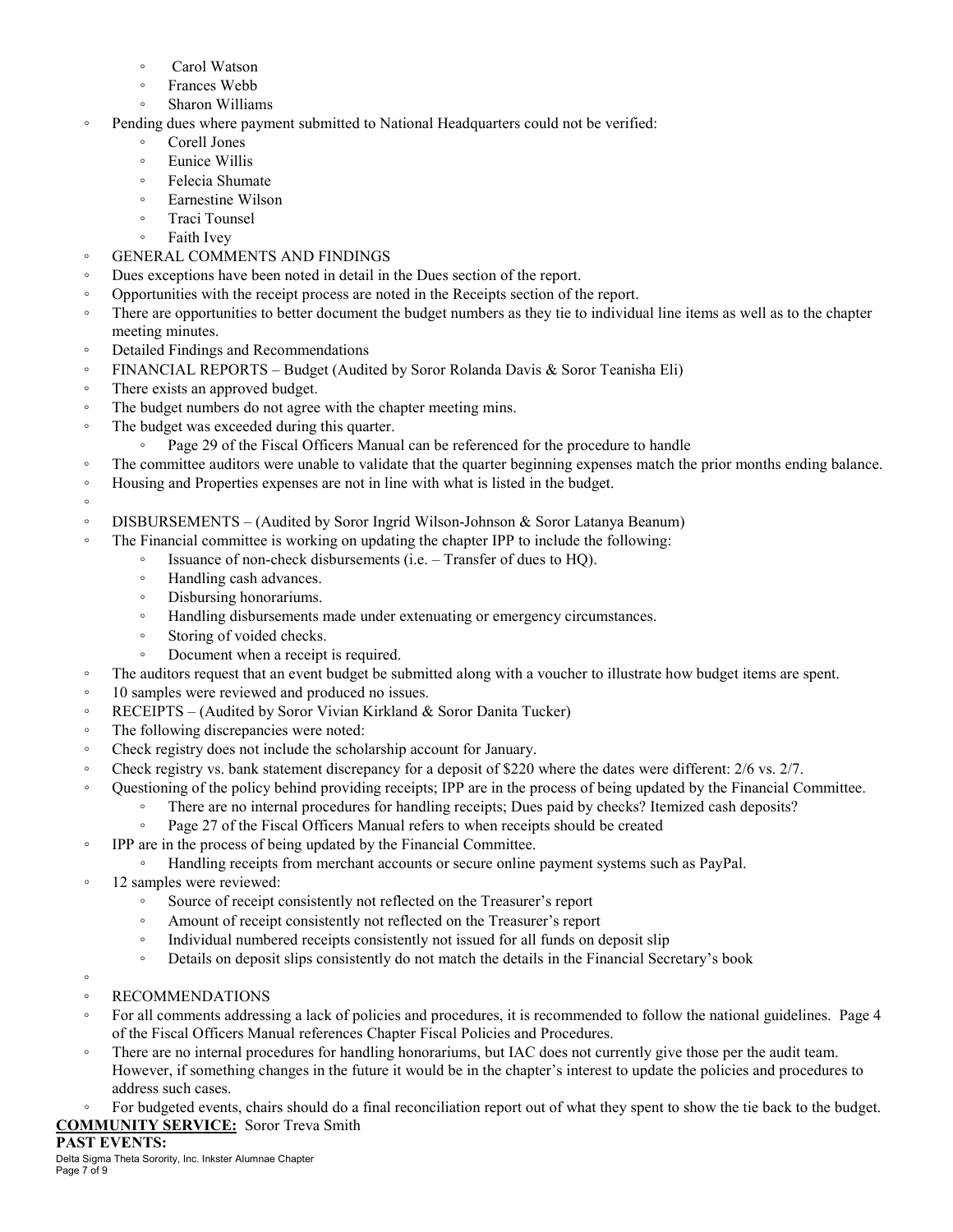Spring cleaning of Delta Sigma Theta Highway at (Inkster Road & Michigan) took place April 21<sup>st</sup> at 9:00am. There were 12 Sorors that participated in this community effort.

## **UPCOMING EVENTS:**

- Pancake Breakfast for Samaritas Homeless Family Shelter in Wayne, MI is scheduled for June 2, 2018 from 7am 11:30am. Sign up is available via online link under Events on the website. Also, a sign-up sheet at chapter meeting. This is a closed event to SORORS ONLY or contact Soror Treva Smith.
- Thank you to the Sorors that signed up for the original date and who have agreed to participate on this rescheduled date.

### **Physical & Mental Health – Soror Dickson**

- Hustle for Heart Health
	- Friday May 18
	- 6:00 to 9:00
	- Henry Ford College Welcome Center
	- 5101 Evergreen Dearborn, MI, 48128

### **POLITICAL AWARENESS:** Soror Lisa Harston-LeDoux

### **Past Events**

- Voter registration drive 5/2/18 at Canton, Plymouth and Salem high schools. We registered 65 high school seniors.
- Sorors present :Alisa Smith, Tiffany Tait, and Lisa Harston-LeDoux

### **Upcoming Events**

- Expungement & Community Resource Fair
	- Saturday, May 19,2018 10am-2pm
	- American International Academy School, Inkster Campus
	- 27100 Avondale St.
	- Inkster, MI 48148
	- Sorors attire: Red/Community Service shirts
- ▶ Delta Days at the State Capital-Sunday 6/3/18

### NPHC - Soror Juanita Bell

- **Delta Sigma Theta Sorority, Inc. Ann Arbor Alumnae Chapter**
- Solid Gold in Education Scholarship Award Ceremony
- Brown Chapel A.M.E. Church 1043 W. Michigan Ave Ypsilanti, MI
- May 18, 2018
- 7:00 PM
- **Delta Sigma Theta Sorority, Inc. Detroit Alumnae Chapter**
- Detroit Bingo
- ▶ May 18, 2018
- DSTDFI Headquarters
- 1:00 PM
- \$30.00 for 10 games
- **Delta Sigma Theta Sorority, Inc. Detroit Alumnae Chapter**
- Flash Back Friday Fish Fry and Tent Party
- May 18, 2018
- DSTDFI Headquarters
- 8:00 PM Midnight
- \$30.00 in advance (\$35.00 at the door)

### **Omega Psi Phi Fraternity, Inc.**

- 38th Annual Scholarship Dinner
- May 19, 2018
- The San Marino Club 1685 E. Big Beaver Rd. Troy, MI
- 7:00 PM
- **Phi Beta Sigma Fraternity, Inc.**
- 20th Annual BBQ
- May 27, 2018
- Belle Isle Park
- $Noon 9 pm$
- ▶ Free Food